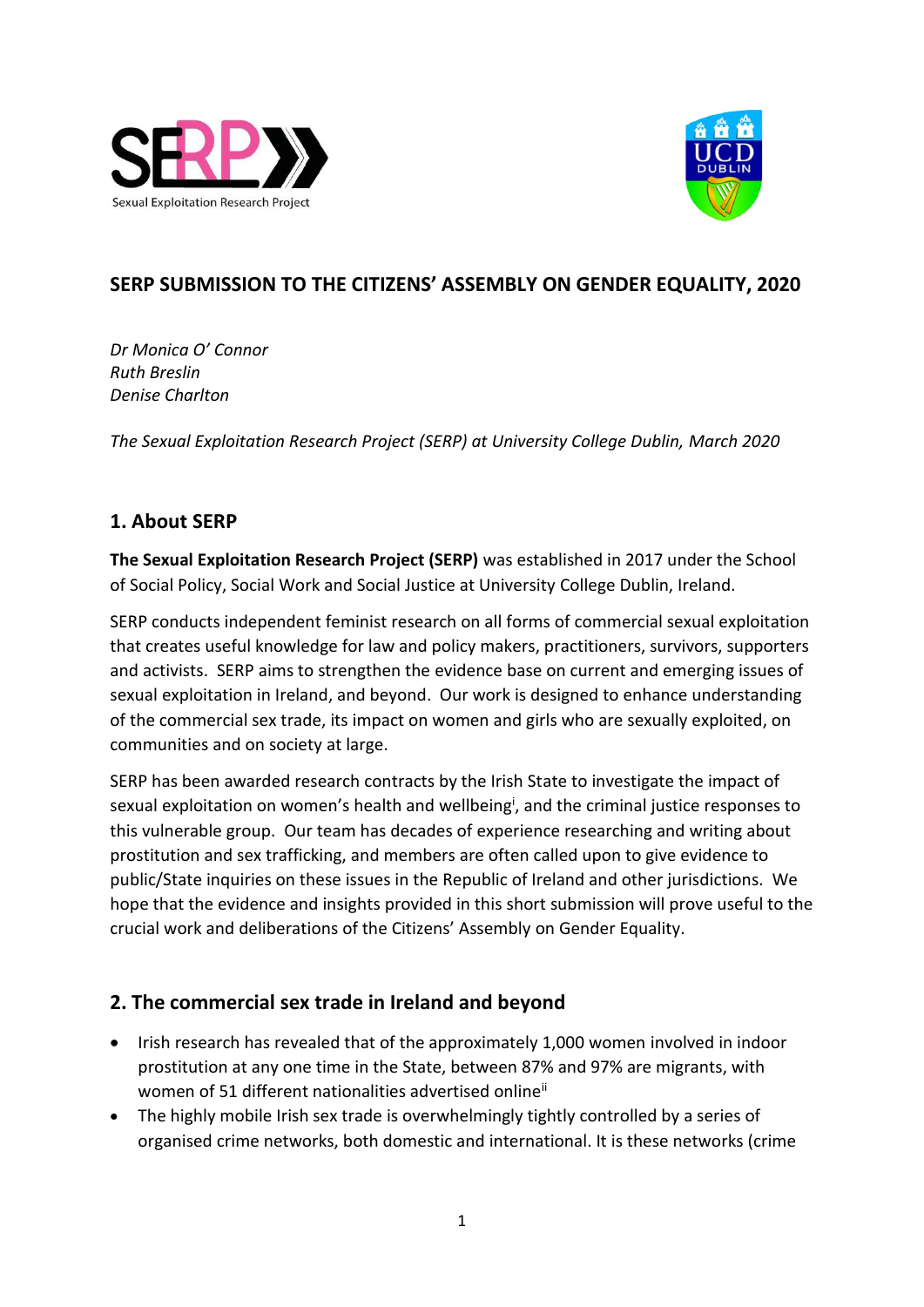gangs) that take charge of moving women around the country for the purposes of prostitution in order to maximise their own profitsiii

- The harms of prostitution and the negative short and long term impacts it has on those who are prostituted are well documented. These include harm to physical, sexual, reproductive and mental health, violence resulting in serious harm and too often loss of lifeiv
- It is estimated that in any national regime which regulates prostitution activities, between 10 per cent and 24 per cent of women will fit the international definition of having been trafficked for the purposes of sexual exploitation<sup>v</sup>. That said, unhelpful distinctions between those who 'choose' prostitution and those who are 'forced'/trafficked fail to reflect the realities of entry into the sex trade – even for those women not directly 'forced' by another individual, a range of vulnerabilities or adversities they have experienced in their lives – including poverty, childhood abuse, domestic violence, physical and mental health problems, addiction, conflict in their home country, insecure immigration status, to name but a few – have otherwise compelled them into this exploitative situation<sup>vi</sup>
- SERP's current research (forthcoming) with women accessing the dedicated HSE Women's Health Service for women in prostitution reveals that these women are indeed facing a series of significant adversities in their lives both and before and during their involvement in prostitution in Ireland – including poverty, poor English language skills, a lack of stable, safe accommodation and insecure immigration status. It is clear that experiencing such adversities not only led many women in the study into prostitution in the first instance, but also left them vulnerable to further exploitation and harm once they became involved
- Prostitution also represents a significant barrier to women's economic empowerment. Research has found that women who enter prostitution as a result of poverty typically leave it (if they are successful in exiting) similarly impoverished – with lifelong negative impacts on their health, combined with a lack of education and skills gained during those critical years of young adulthoodvii. As a result, women are left vulnerable to lifelong poverty which, it is suggested, debunks the perception of the lucrative monetary rewards that can be reaped in the sex trade.

#### **3. Sexual exploitation as a cause and a consequence of gender inequality**

- Prostitution and other forms of commercial sexual exploitation are highly gendered  $\overline{u}$  = in the overwhelming majority of cases the purchaser of sexual access is a man, and the body to which they purchase sexual access is that of a woman or a girl. Prostitution is the only 'trade' in the world that involves the commodification of the insides of women and girls' bodies for the sexual gratification of the purchaser
- In contrast to most of the women they purchase sexual access to, men who buy sex tend to be well-educated, have incomes in the middle to high range and are employed in professional occupations. An exploration of buyers' motivations identifies the need of some buyers to dominate and control the women they purchase access to and exercise power over them, others see women in prostitution as less than human, something to be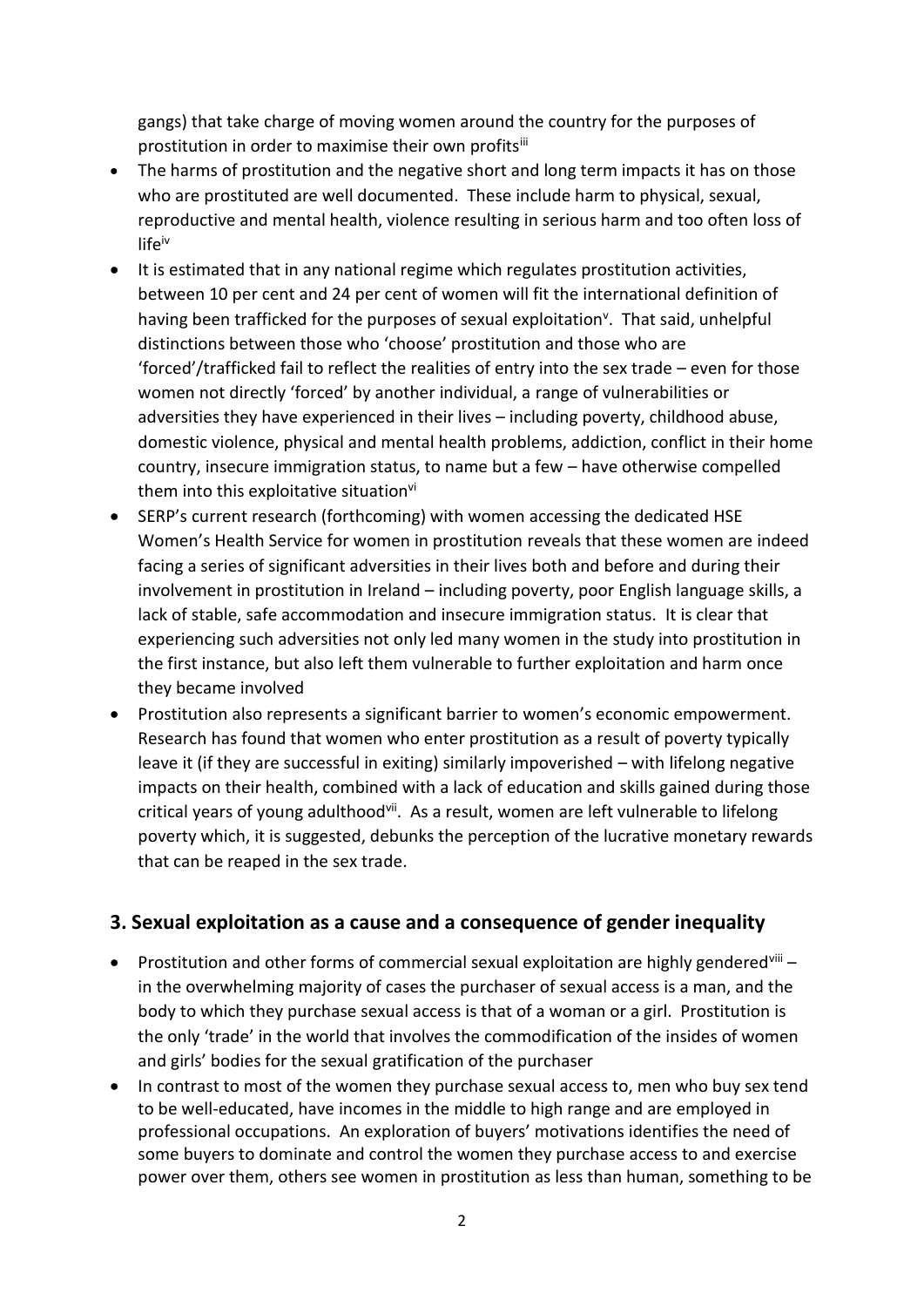consumed, and have little empathy for their feelings or circumstances – these buyers tend to be focused on purchasing sex acts that their partners are unwilling to engage in, and are very concerned with ensuring that they get 'value for money' from the transaction<sup>ix</sup>

- It is undoubtedly contrary to the achievement of gender equality to suggest that men have an inherent right to have all of their sexual desires met, and that the role of fulfilling these desires should fall to a specific group or groups of women – typically those who are young, migrant and marginalised. There is acknowledgement of this in a range of international human rights instruments that recognise the harm inherent in prostitution and define sexual exploitation as a human rights violation that is profoundly gendered<sup>x</sup> – given that the vast majority of those affected are women and girls. The Convention on the Elimination Of All Forms Of Discrimination Against Women (CEDAW), to which the UK is a signatory, calls on all State Parties to 'take all appropriate measures, including legislation, to suppress all forms of traffic in women and exploitation of prostitution of women'xi, and it is noted that: 'These practices are incompatible with the equal enjoyment of rights by women and with respect for their rights and dignity. They put women at special risk of violence and abuse'xii
- Similarly, the European Parliament firmly takes the position that prostitution is both a cause and a consequence of gender inequality, and in doing so recommended the 'Nordic model' or 'Equality model' for addressing prostitution across Europe<sup>xiii</sup>. Indeed, there was overwhelming cross-Parliament support<sup>xiv</sup> for the 'Honeyball resolution' to tackle prostitution as a form of violence against women and in doing so decriminalise those who are prostituted and provide them with sustainable exit routes, whilst tackling the demand for prostitution by criminalising the sex buyer
- Many of those in favour of the Equality model have highlighted the importance of its normative effect<sup> $x$ </sup> – that criminalising the purchaser sends a clear message to society at large that women and girls are not objects or commodities to be bought for sexual purposes, and that it is unacceptable to buy sexual access to the bodies of women and girls purely for the pleasure of the purchaser. It has been argued that decriminalising the seller whilst sanctioning the buyer goes some way to addressing the significant power differential that typically exists between the two. Rather than obscuring the central role of the sex buyer in prostitution, this approach serves to place the spotlight on those who create the demand for prostitution in the first instance
- It is certainly worth noting in this context that the three of the four most gender equal nations in the world – Iceland, Norway and Sweden<sup>xvi</sup> – have all had the 'Equality model' in place for a decade or more<sup>xvii</sup>. Other countries around the world have since followed suit, including Canada, France, Northern Ireland, and in 2017 the Republic of Ireland. The *Criminal Law (Sexual Offences) Act* was enacted in March 2017 following lengthy debates in both houses of the Oireachtas. The Act is a wide-ranging piece of legislation on sexual offences which includes an offence in Part IV criminalising any person who purchases or attempts to purchase sexual activity from another person. The law also ensures that those exploited in prostitution are decriminalised. These legislative changes were made following consultative processes and public debates that laid bare the harms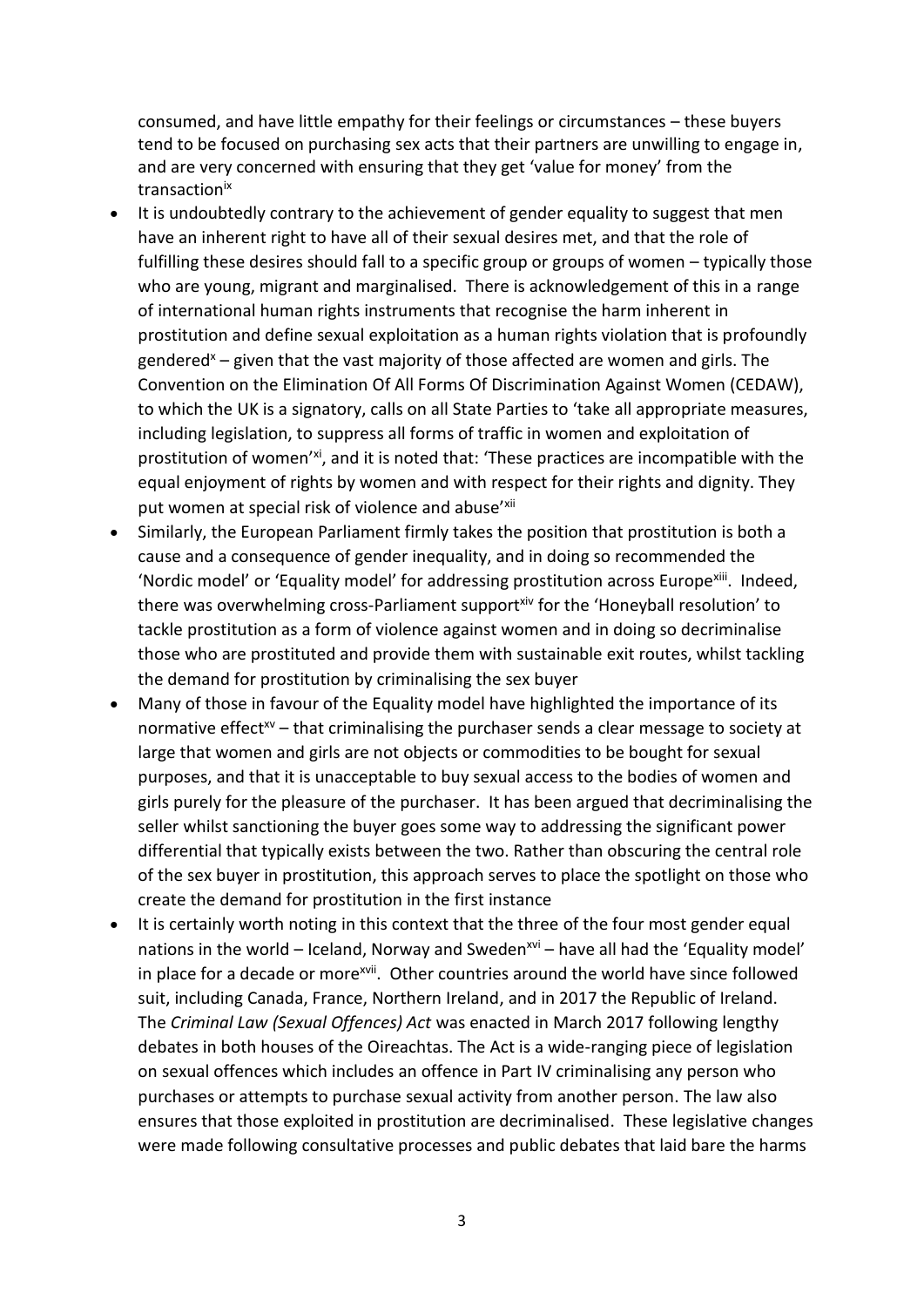of the sex trade and recognised systems of prostitution as damaging to the achievement of true gender equality<sup>xviii</sup>

• Finally, it is becoming increasingly clear that despite recent legislative measures to tackle prostitution in Ireland, the sanitisation and normalisation of the commercial sex trade is effectively proliferating through popular culture and public life, for example through the popularity of 'porn chic' on social media platforms<sup>xix</sup>, the widespread exposure of  $children$  at younger and younger ages<sup> $x$ </sup> to violent and degrading pornography online, which has become de facto sex education for many<sup>xxi</sup>, and the recruitment of young women as 'sugar babies'<sup>xxii</sup>. These developments have the potential to seriously harm real progress towards gender equality in ways that are yet to become fully apparent.

## **4. Recommendations**

The commercial sex trade is responsible for the commodification and objectification of women and girls' bodies for the purpose of male sexual pleasure and thus is totally at odds with the promotion and achievement of gender equality in Ireland and beyond. SERP makes the following recommendations to diminish the power of the trade:

- Enhanced resourcing for the critical frontline services that provide support and advocacy for women currently involved in prostitution and those seeking to exit, ensuring that women wishing to leave prostitution are provided with real and viable alternatives – this must include the provision of specialised accommodation, holistic health services, migrant supports, legal services, and further education, training and employment opportunities
- Meaningful inclusion of the voices of prostitution survivor-advocates in the development of laws and social policies that impact on anyone who has experienced prostitution
- Improved resourcing for the Garda National Protective Services Bureau and related Garda personnel to secure their continuing efforts to tackle the organised crime gangs that profit from prostitution in Ireland, and to diminish their customer base by actively implementing Part IV of the *Criminal Law (Sexual Offences) Act, 2017*, which criminalises the purchase of sex
- Increased awareness raising measures by the State to enhance public understanding and support for the above law, so that it can more effectively act as a deterrent to those who purchase sex and as a preventative measure in reducing demand
- Funding for a large-scale research study on the harmful impacts of commercial sexual exploitation on the health and wellbeing of women and girls
- The establishment of a National Rapporteur on gender-based violence and exploitation (as recommended by NWCI – the National Women's Council of Ireland – of which SERP is a member), whose remit would include monitoring the State's progress on tackling issues of commercial sexual exploitation
- Sex education in schools that focuses on positive, respectful sexual relationships defined by mutual pleasure and an understanding that true consent is not something that can be purchased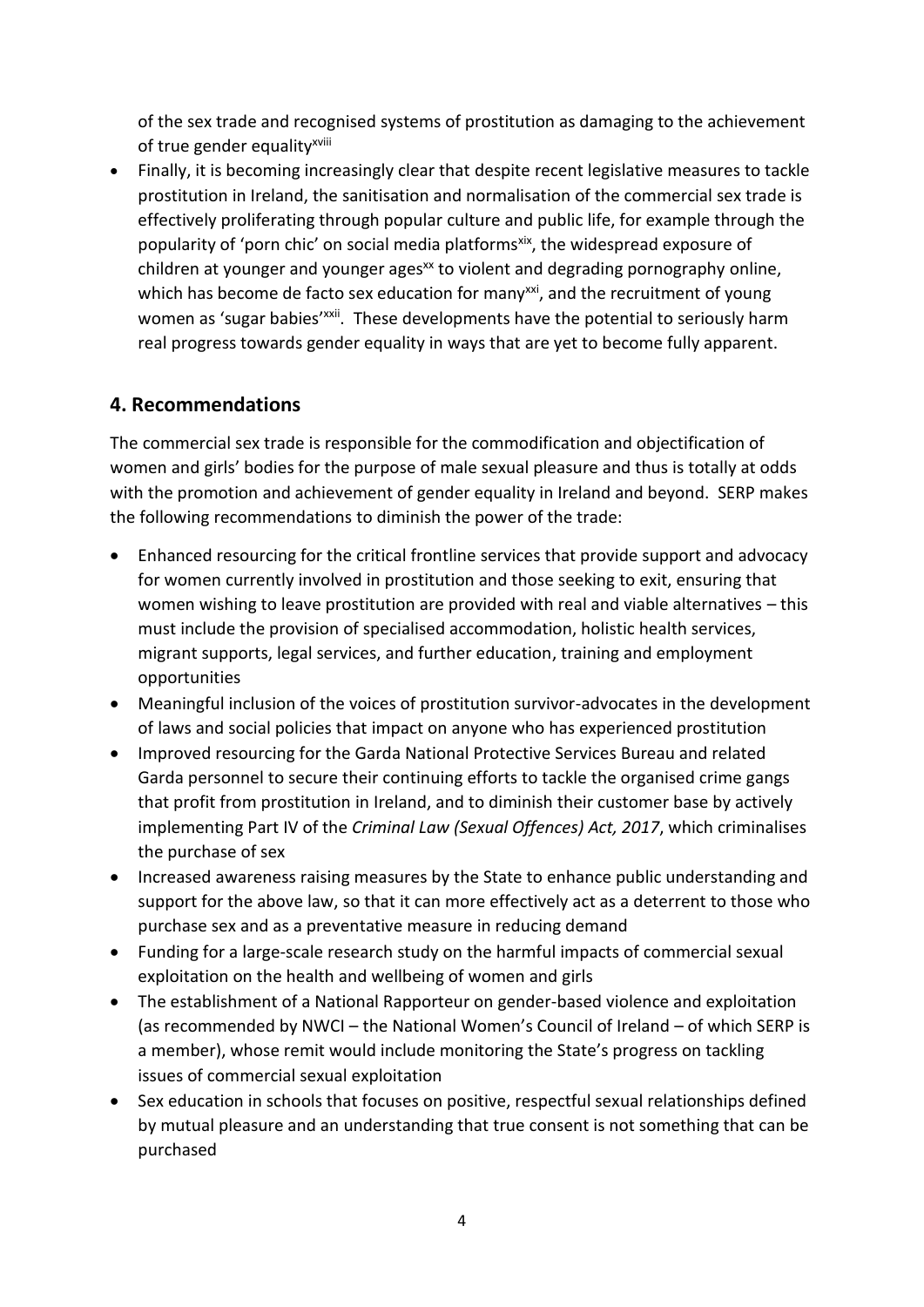• Concrete measures to address the growing normalisation of the sex trade, particularly amongst children and young people, including through the proliferation of violent pornography – this could be supported by the appointment of an Online Safety Commissioner with the powers to hold the State and ISPs (internet service providers) to account in this regard.

Thank you for the opportunity to contribute to the work of the Assembly. If you have any further queries regarding the evidence set out above, please do not hesitate to contact us as follows:

Ruth Breslin The Sexual Exploitation Research Project (SERP) Office A210, 2nd Floor, Hanna-Sheehy Skeffington Building School of Social Policy, Social Work and Social Justice University College Dublin, Belfield, Dublin 4., Ireland

Email: [ruth.breslin@ucd.ie](mailto:ruth.breslin@ucd.ie)

iii In the Irish context there is ample evidence from research, from investigative reporting, from police, from agencies working on the ground and from the women involved in prostitution themselves of the widespread involvement of organised crime in the operation of the Irish sex trade. See for example: Kelleher Associates, O'Connor M., and Pillinger, J., 2009, *op cit*; *RTE Primetime: Profiting from Prostitution*, 2012 (an in-depth analysis of the workings of the Escort Ireland website, which controls the vast majority of prostitution advertising in Ireland)[: http://www.rte.ie/news/player/prime-time-web/2012/0207/](http://www.rte.ie/news/player/prime-time-web/2012/0207/) and *RTE Investigates: Sex for Sale*, 2016[: https://www.rte.ie/news/investigations-unit/2015/1207/751789-sex-for-sale/](https://www.rte.ie/news/investigations-unit/2015/1207/751789-sex-for-sale/)

[http://www.prostitutionresearch.com/pdf/Prostitutionin9Countries.pdf;](http://www.prostitutionresearch.com/pdf/Prostitutionin9Countries.pdf) Farley, M., 2004. 'Bad for the Body, Bad for the Heart: Prostitution Harms Women Even if Legalized or Decriminalized.' *Violence Against Women, Special Issue, 10* (pp. 1087-1126); Farley, M., Banks, M., Ackerman, R., and Golding, J., 2018. 'Screening for Traumatic Brain Injury in Prostituted Women'*. Dignity: A Journal on Sexual Exploitation and Violence.* 3: 2, Article 5; Zimmerman, C., et al, 2006. *Stolen Smiles: Report on the Physical and Psychological Health Consequences of Women and Adolescents Trafficked in Europe*. London: London School of Hygiene and Tropical Medicine[: http://www.peacewomen.org/sites/default/files/Health-](http://www.peacewomen.org/sites/default/files/Health-VAW_PsychoTrafficEuro_LonSchoolHygieneMed_2006_0.pdf)

[VAW\\_PsychoTrafficEuro\\_LonSchoolHygieneMed\\_2006\\_0.pdf;](http://www.peacewomen.org/sites/default/files/Health-VAW_PsychoTrafficEuro_LonSchoolHygieneMed_2006_0.pdf) Kelleher Associates, O'Connor M., and Pillinger, J., 2009, *op cit*; O'Connor, M., 2018. *The Sex Economy*. UK: Agenda Publishing; Kramer, L.A., 2003. 'Emotional Experiences of Performing Prostitution'. *Journal of Trauma Practice, 2* (3/4), 187-197; Coy, M., (Ed.), 2012. *Prostitution, Harm and Gender Inequality: Theory, Research and Policy*. England: Ashgate Publishing Ltd; MacKinnon, C.A., 2016. 'Rape Redefined'. *Harvard Law & Policy Review*. Vol. 10 (pp. 431-477); Raymond, J., D'Cunha, J., Ruhaini Dzuhayatin, S., Hynes, P., Ramirez Rodriguez, Z. and Santos, A., 2002. *A Comparative Study of Women Trafficked in the Migration Process: Patterns, Profiles and Health Consequences of Sexual Exploitation in Five Countries.* Coalition against Trafficking in Women (CATW); Raphael, J. and Shapiro, D.L., 2002. *Sisters Speak Out: The Lives and Needs of Prostituted Women in Chicago.* Chicago: Center for Impact Research.

<sup>&</sup>lt;sup>i</sup> Breslin, Latham and O'Connor (forthcoming).

ii Kelleher Associates, O'Connor M., and Pillinger, J., 2009. *Globalisation, Sex Trafficking and Prostitution: The Experiences of Migrant Women in Ireland.* Dublin: Immigrant Council of Ireland: <http://www.dublinpact.ie/dignity/traffickingreport.pdf>

iv See for example: Farley, M., Cotton, A., Lynne, J., Zumbeck, S., Spiwak, F., Reyes, M., Alvarez, D., and Sezgin, U., 2003. 'Prostitution and Trafficking in Nine Countries: An Update on Violence and Posttraumatic Stress Disorder'. *Journal of Trauma Practice*, 2: 3/4, (pp. 33-74):